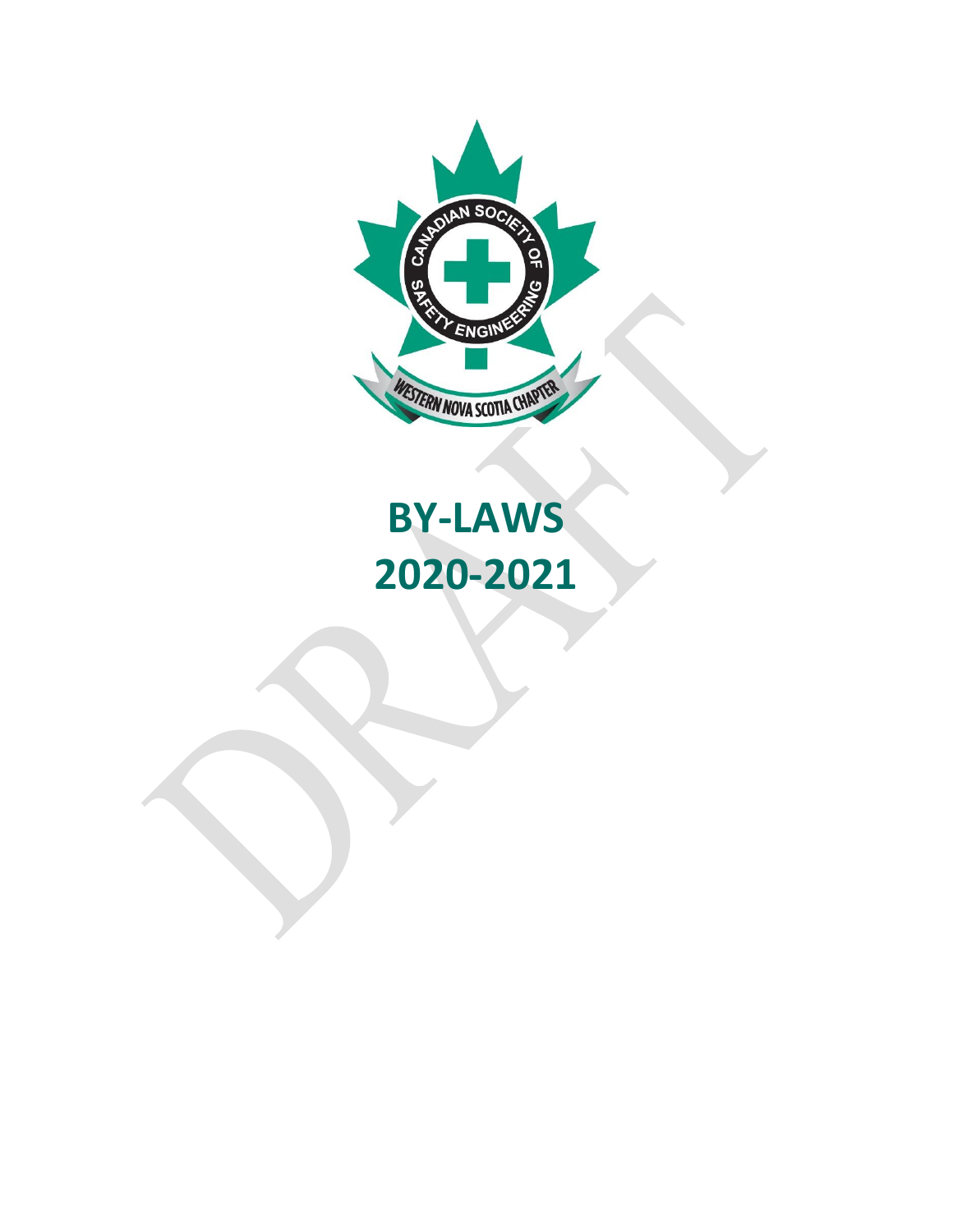### **BY**-**LAWS OF THE WESTERN NOVA SCOTIA CHAPTER CANADIAN SOCIETY OF SAFETY ENGINEERING ADOPTED November 14, 2018 (This Draft Revision: April 20, 2021)**

### **ARTICLE 1.00** - **NAME**

- 1.01 The name of this organization shall be the Western Nova Scotia Chapter of the Canadian Society of Safety Engineering.
- 1.02 Hereinafter, the Western Nova Scotia Chapter will be referred to as the Chapter and the Canadian Society of Safety Engineering will be referred to as the Society.
- 1.03 The Constitution and By-laws of the Society are binding on the Chapter and in case of any conflict between the Society and the Chapter by-laws; the by-laws of the Society will take precedence.

### **ARTICLE 2.00** - **PURPOSE**

- 2.01 The purpose of the Chapter will be to promote the advancement of the Health, Safety and Environment in the geographical area served.
- 2.02 In fulfilling its purposes, the Chapter shall have the following objectives:
	- a) to develop and/or promote educational programs to enhance the knowledge required in performing the function of a Health and Safety professional.
	- b) to locally develop and/or disseminate, information and material that will fulfill the purposes of the Chapter, as well as serve the general public.
	- c) to provide and/or support forums of interchange and acquisition of professional knowledge amongst members by sharing professional expertise and knowledge.
	- d) to foster liaison with local organizations of related disciplines.
	- e) to inaugurate and implement programs and projects that are consistent with the purposes and objectives of the Chapter.
	- f) to conduct affairs in a manner that will reflect the standards, purpose and objectives of the Society.
- 2.03 These objectives will be monitored by the Chapter Executive.

### **ARTICLE 3.00** - **MEMBERSHIP**

- 3.01 Membership in the Chapter is open to all individuals who meet the membership standard as specified in the by-laws of the Society.
- 3.02 All members of the Chapter shall be members of the Society.
- 3.03 Membership is personal and not transferable.
- 3.04 Membership classifications shall be in accordance with the Society by-laws.
- 3.05 Membership is conferred in accordance with the membership qualifications of the Society by-laws. Any person who believes he/she has the qualifications may apply by completing an application with the required fees with the Society.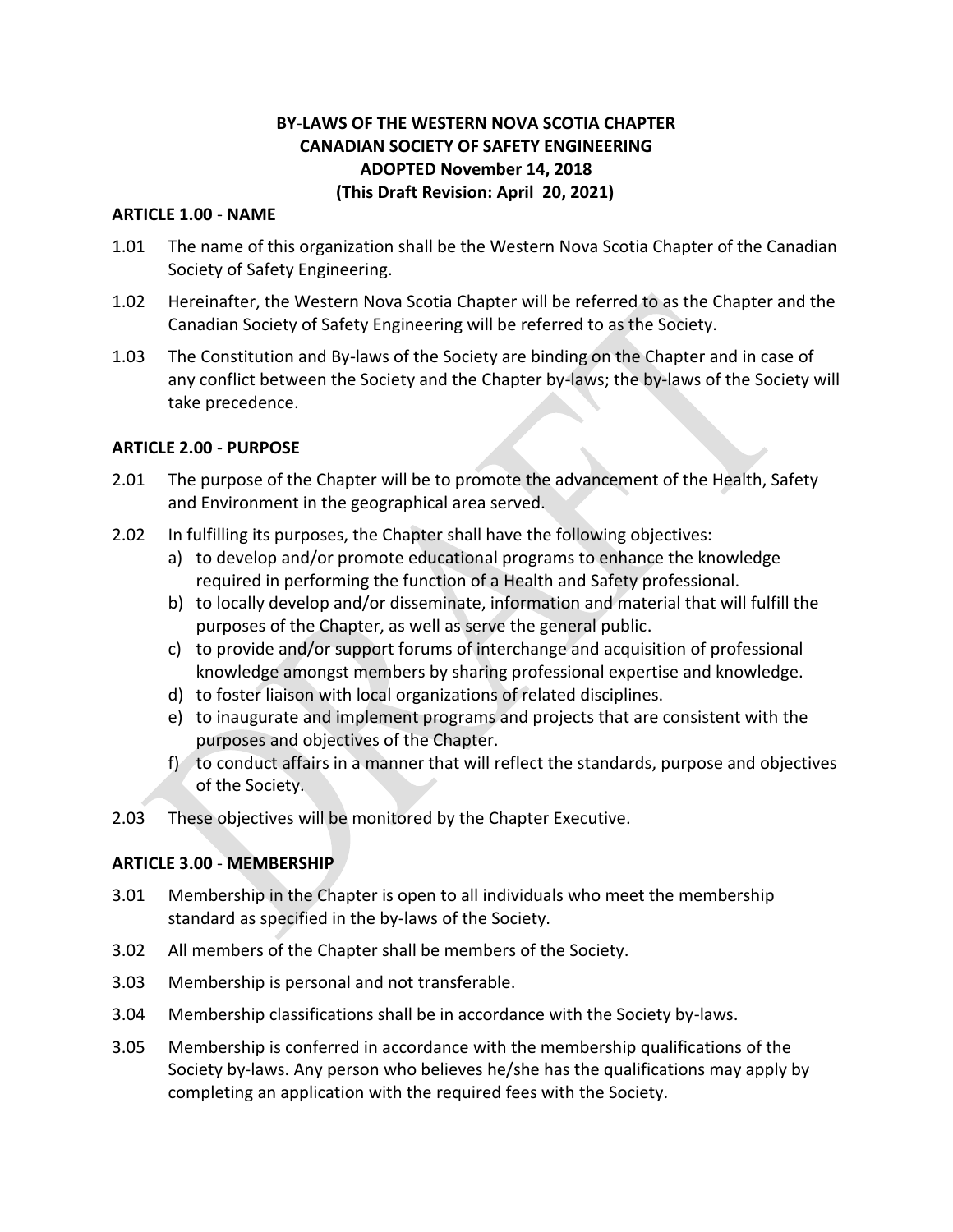- 3.06 Membership initiation fees must accompany applications for membership. No application shall be considered until the required fee has been received by the Society.
- 3.07 Each applicant shall provide sufficient information as required by the Society to establish eligibility for membership. All applications for membership shall be investigated by the Society.
- 3.08 Processed applications will be transmitted to the Chapter by the Society.
- 3.09 Chapter members whose current Society dues are paid annually are considered members in good standing. If the current year's dues are not paid, members are considered delinquent after notification by the Society office and all membership services and privileges shall be suspended.
- 3.10 Any member whose membership has been suspended for the non-payment of dues may have his/her membership restored by payment to the Society of all outstanding dues or debts, plus the current initiation fee or by submitting an application as a new member.
- 3.11 Upon notice to the Society Office, any member of the Chapter who has moved into another Chapter area, may have his/her membership transferred to the Chapter serving the area to which he/she has moved, has requested, or conducts business. Both Chapters shall be duly notified of any changes by the Society office.
- 3.12 The Secretary shall maintain a current Chapter membership list.

#### **ARTICLE 4.00** - **ORGANIZATION**

- 4.01 The Chapter is a not for profit organization chartered by the Society for the purpose of carrying out the objectives of the Society in its geographical area.
- 4.02 In order to maintain its charter, the Chapter shall have a minimum of twelve (12) active members from the Chapter in good standing.
- 4.03 The Chapter meetings shall be located in such place as determined by the Chapter Executive Committee.
- 4.04 The Chapter is located in the western region of the province of Nova Scotia and includes all of Kings, Annapolis, Digby, Yarmouth, Shelburne, Queens and Lunenburg Counties and the West Hants Municipality.
- 4.05 The affairs of the Chapter shall be administered by the Chapter Executive, consisting of all duly elected Officers and the immediate past Chair. All members shall be in good standing in the Chapter.
- 4.06 The Chair of the Chapter shall serve as the Chair of the Chapter Executive as provided in Article 4.05 of these by-laws. In their absence, the next ranking executive officer will temporarily serve as a replacement.
- 4.07 Except for, or beyond, the provision of Article 8.06, the Chapter Executive may appoint any eligible member to serve out the unexpired term of any Executive Member, who, by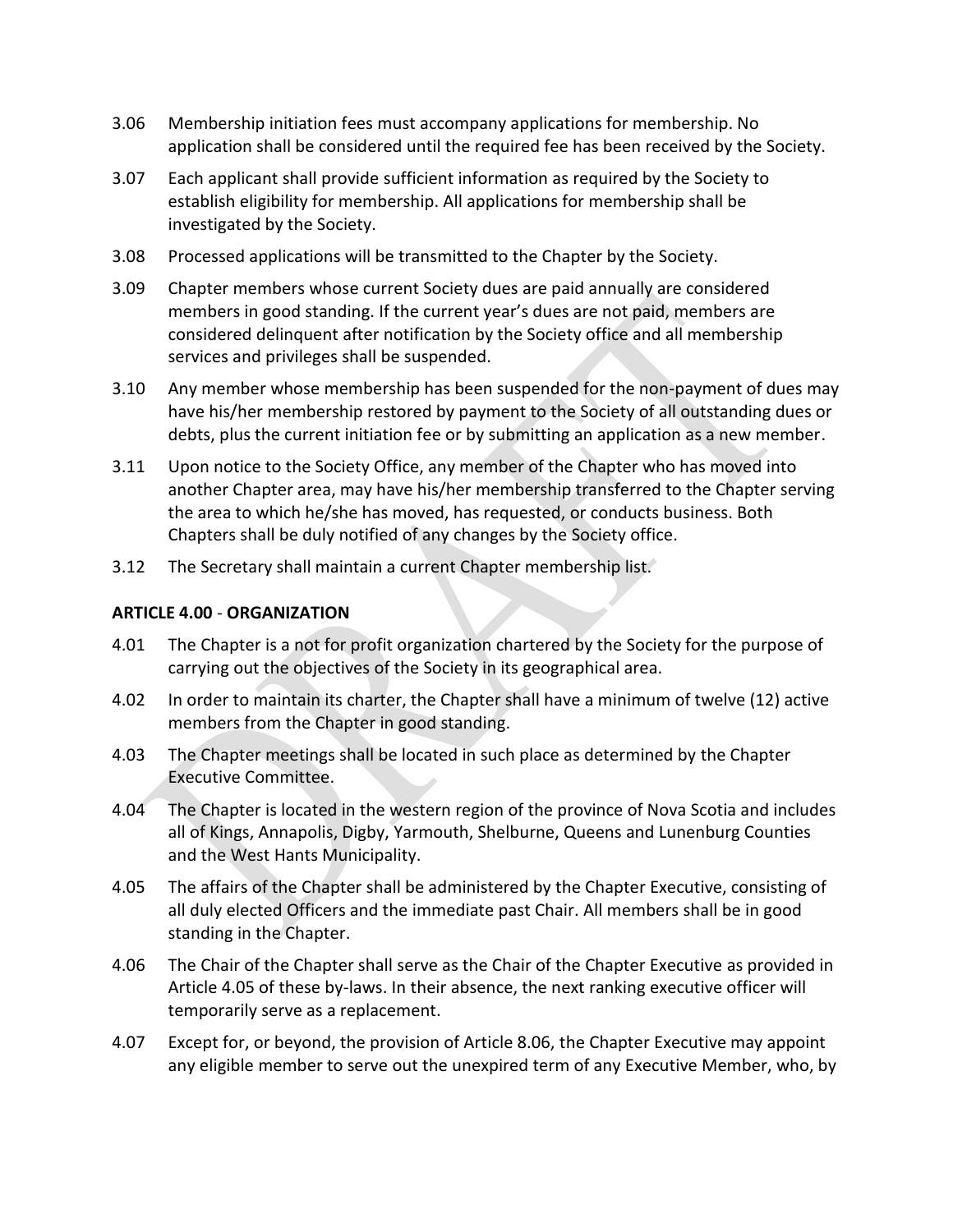reason of death, resignation, or any other cause becomes unable or ineligible to serve the term in question.

- 4.08 Meetings of the Chapter Executive shall be held as needed. Any issues discussed shall be forwarded to a Chapter meeting for final decision.
- 4.09 Reasonable notice, by mail or otherwise, shall be given to all Chapter Executive Members of any Chapter Executive meeting, regular or special. In the case of a special meeting, such notice shall clearly specify the business to be dealt with at such a meeting. No action shall be taken on matters not specified in the notice. This shall not preclude discussion of subjects pertinent to the affairs of the Chapter.
- 4.10 Three (3) persons shall constitute a quorum at all meetings of the Chapter Executive Members.
- 4.11 The Chapter Chair is a member of the Atlantic Region Executive Council. An elected officer of the Chapter may be designated by the Chapter Executive to serve in place of the Chair for the Atlantic Region Executive Council meeting.

### **ARTICLE 5.00** - **HANDLING OF FUNDS**

- 5.01 The fiscal year of the Chapter shall end on June 30 of each year.
- 5.02 All money received by the Chapter shall be deposited promptly to the credit of the Chapter in such bank(s), as may be ordered by the Chapter Executive. It shall be the duty of the Treasurer to maintain complete and accurate records of bank balances of all money received and all debts to the Chapter's account(s).
- 5.03 All payments of whatever origin made by the Chapter shall be made by cheque authorized by the executive committee and signed by any two of the executive committee. The executive shall ensure this payment will be ratified at the next regular meeting. Cheques are not to be pre-signed by the authorized signing authority.
- 5.04 In a year when no executive committee member is able to represent the chapter at the Society's PDC/AGM, the chapter may provide up to \$1000 assistance to one elected officer of the chapter designated by the executive committee to attend. This assistance will only be provided when: the representative is not receiving sufficient sponsorship from other sources; the chapter's finances allow; and, upon the approval of the executive committee.
- 5.05 The treasurer shall report on the financial status at Chapter meetings.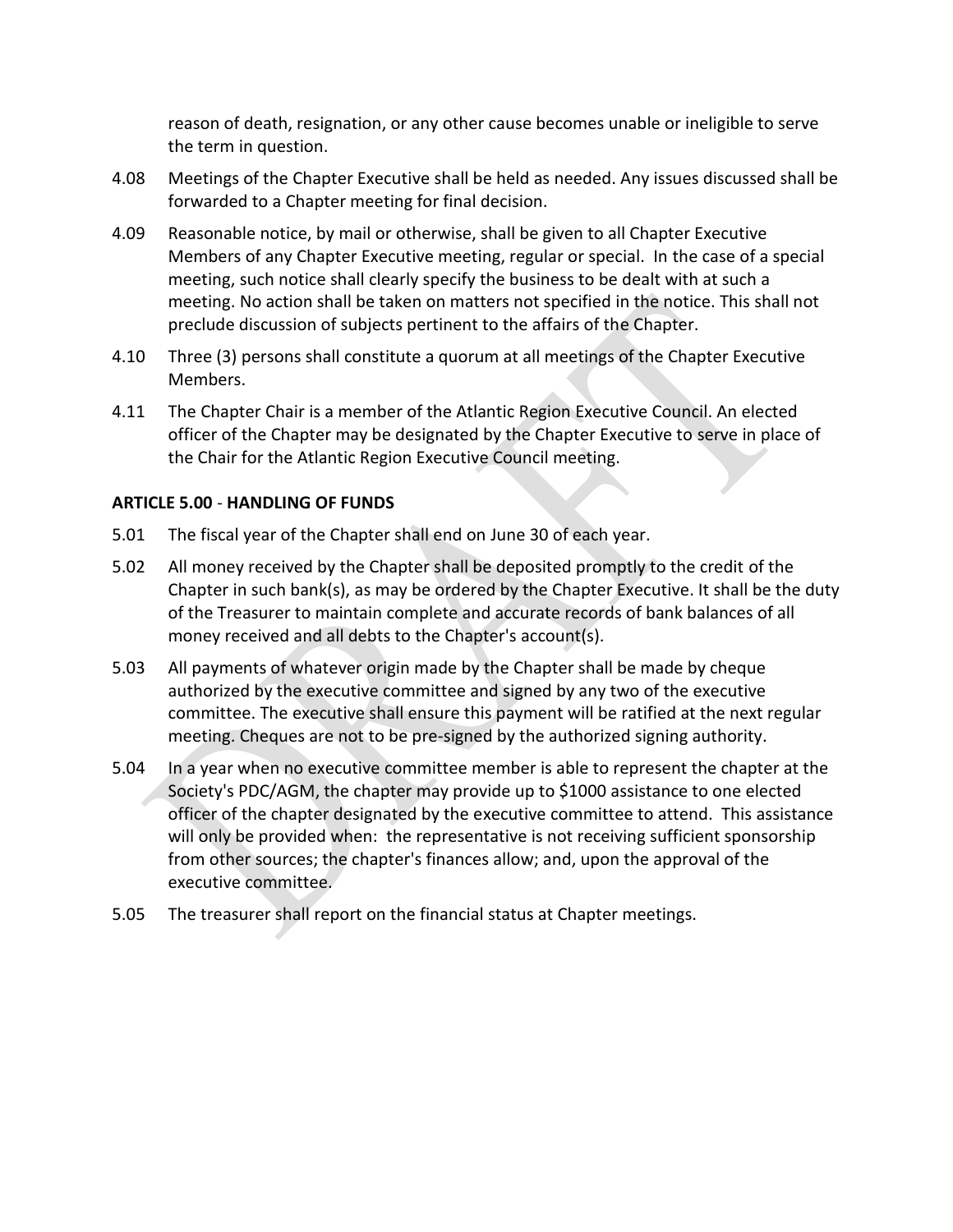### **ARTICLE 6.00** - **MEETINGS**

- 6.01 An Annual General Meeting (AGM) of members shall be held no later than June 30th of each year. The membership shall be given at least 30 (thirty) days' notice of the date, place, and time of the meeting. Included in this notice will be the nomination committee's report for consideration by the membership in years when election of officers is held.
- 6.02 The business to come before each Annual General Meeting, shall among other pertinent matters, if any, include the following items, not necessarily in the order set down:
	- 1) Review the year's meetings.
	- 2) Annual report of the Chair.
	- 3) Annual report of the Treasurer.
	- 4) Annual report of the Committee Chairs.
	- 5) Nomination and Election of Officers (in years when elections are held)
	- 6) Nomination and Election of Committee Chairs. (in years when elections are held)
- 6.03 A Special General Meeting may be called by the Chapter Executive, or on the written request of five (5) members of the Chapter delivered to the Secretary of the Chapter.
- 6.04 At least twenty-one (21) days' notice of the calling of a Special General Meeting shall be given each member by mail or otherwise, such as email or fax. Such notices shall clearly specify the business to be dealt with at the meeting. No action shall be taken on matters not so specified in the notice. This shall not preclude discussion of subjects pertinent to the affairs of the Chapter.
- 6.05 A Notice calling for an Annual General Meeting or a Special General Meeting shall include an approved proxy form for use of members unable to attend in person. Such proxies shall appoint the Chapter Chair or the Chapter Secretary to vote on behalf of the member whose signature appears on the proxy form. Such proxies shall be valid only for the meeting stated. All proxies shall be delivered to the Secretary not later than fifteen (15) minutes before the meeting has been called to order. Any not delivered within this limitation shall be null and void. Refer to Appendix, (A and B).
- 6.06 Eight members present in good standing shall constitute a quorum for all General or Special meetings.
- 6.07 At least six (6) regular meetings shall be held annually. Dates and duration of these meetings shall be established by Chapter members. Five members present in good standing, including at least 2 Executive Committee members, shall constitute a quorum for all regular meetings.
- 6.08 All Chapter members in good standing have voting privileges at all regular, annual and special meetings.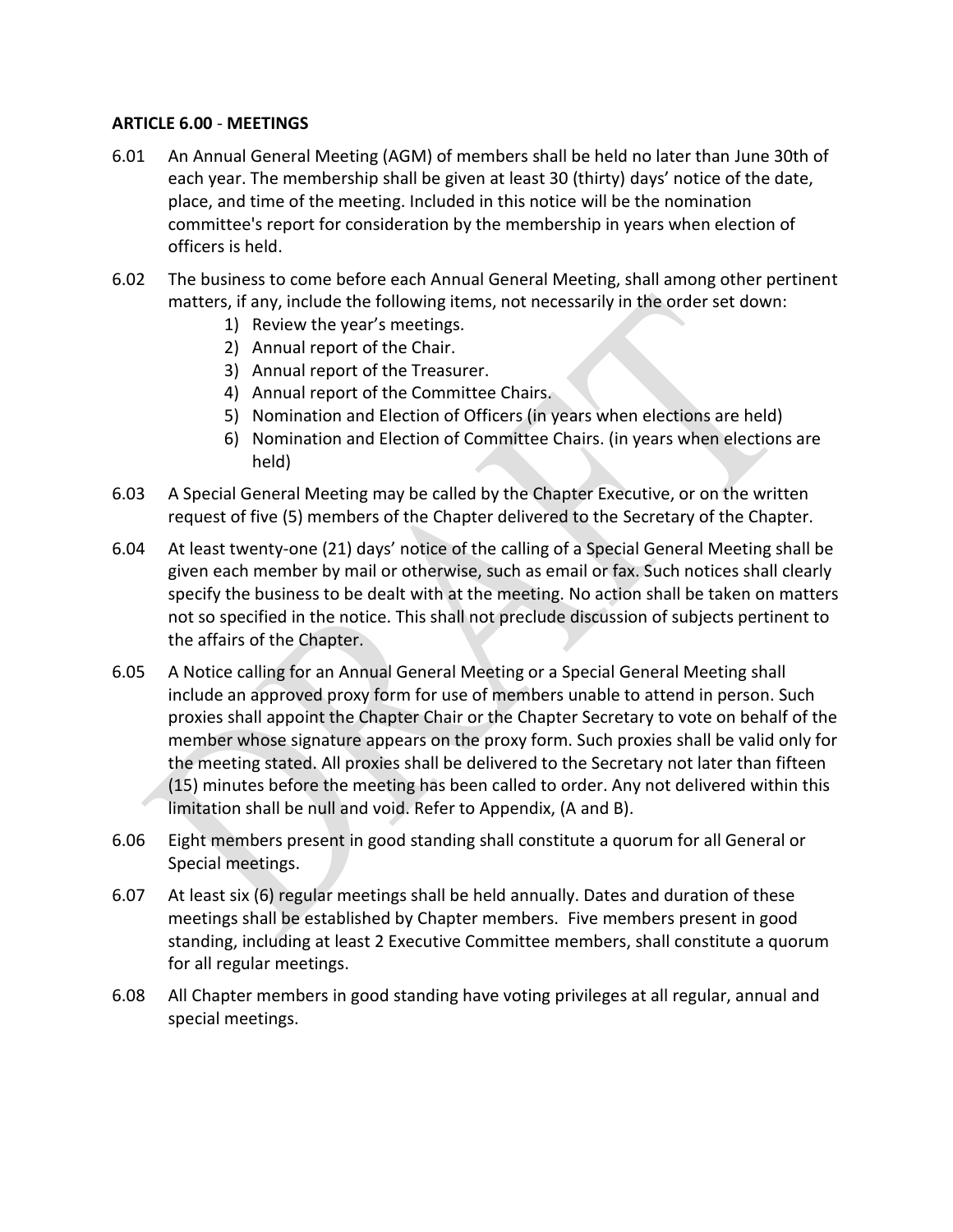### **ARTICLE 7.00** - **MEMBERSHIP CODE OF ETHICS**

7.01 A member may be censured, reprimanded or terminated from the membership for conduct contrary to the Code of Ethics adopted by the Society. The procedure shall be as set forth in the Society's administrative guidelines. Refer to Appendix, (C).

### **ARTICLE 8.00** -**OFFICERS**

- 8.01 1. The elected officers of the Chapter will be the:
	- a) Chair
	- b) Vice-Chair
	- c) Secretary
	- d) Treasurer
	- e) Program Coordinator
	- f) Membership Chair
	- g) Directors (2)
	- h) By-laws Chair
	- 2. The Executive Committee shall consist of the Chair, Vice-chair, Secretary, Treasurer and the Immediate Past Chapter Chair.
	- 3. Each elected officer shall have been a member for at least one (1) year prior to taking office.
	- 4. To be elected Chair, a member must have served on the chapter executive in any position for at least one (1) term.

### **Officer Roles and Responsibilities:**

- 8.02 The Chair shall:
	- a) Preside at the meetings of the executive committee.
	- b) Preside at regular and special meetings of the Chapter.
	- c) Be a member of the Atlantic Region Executive Council representing the Chapter.
	- d) Provide leadership for the programs and activities for the Chapter during their term.
	- e) Appoint committees that are necessary to implement the objectives of the Chapter.
	- f) Submit by July 31st an Annual Plan of the Chapter's activities for the new fiscal year to the Regional Vice-President, Atlantic Region and the Society's office.
	- g) Submit the names of the Chapter Officers elected for the ensuing year to the Regional Vice-President, Atlantic Region and the Society's office.
- 8.03 The Vice-Chair shall:
	- a) Succeed to the office of Chair and carry out their duties if the Chair is unable to serve.
	- b) Assume the role of Chair at all meetings that the Chair cannot attend.
- 8.04 The Secretary shall:
	- a) Maintain Chapter records and correspondence.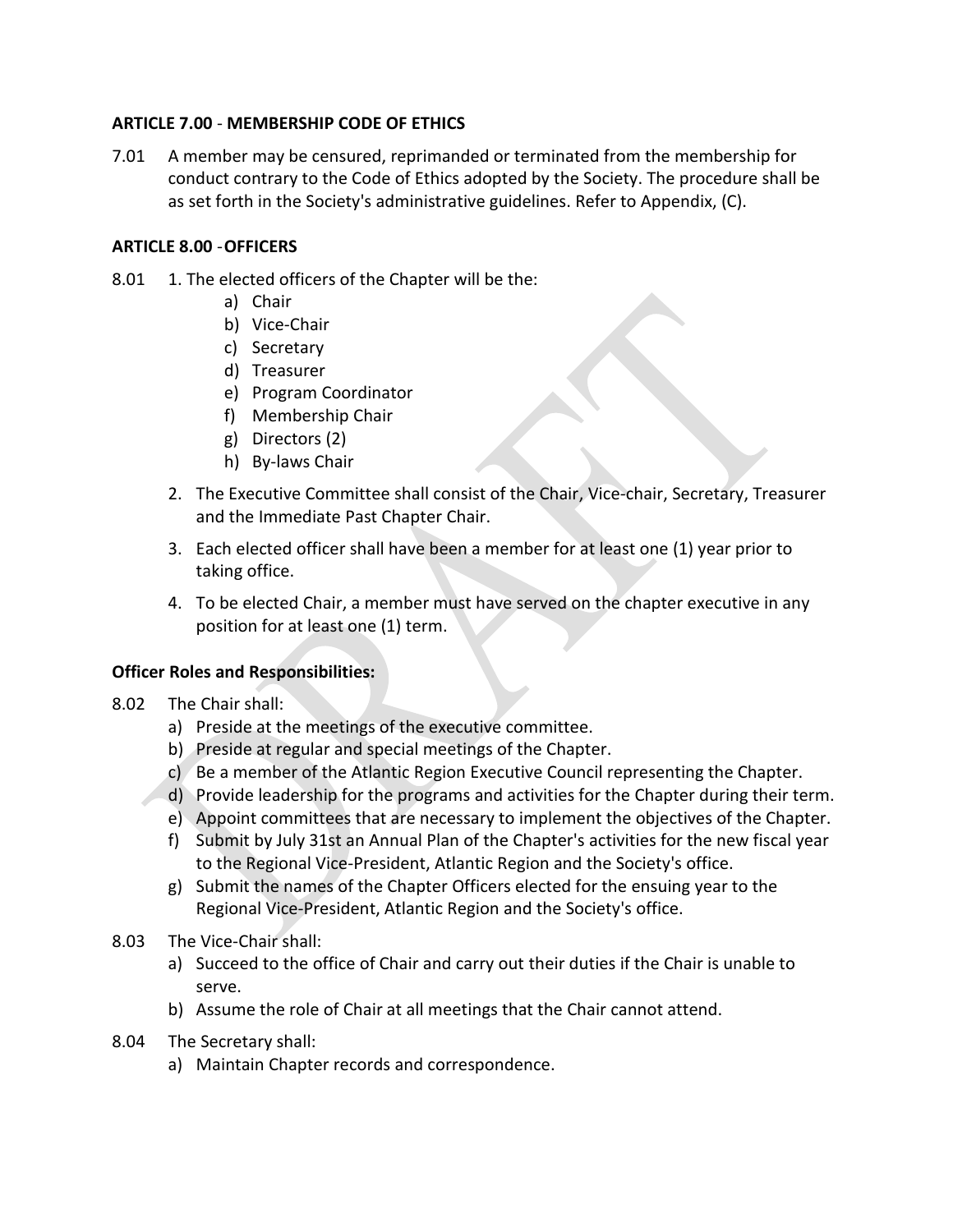- b) Record and distribute the minutes of Chapter meetings and Chapter Executive Committee meetings.
- c) Notify Chapter members of meetings.
- d) Forward the Chapter annual report to the Society's office before July 31st of each year.
- 8.05 The Treasurer shall:
	- a) Maintain all financial records of the Chapter.
	- b) Oversee/manage the receipt and disbursements of funds as directed by the Chapter Executive Committee.
	- c) Maintain Chapter funds in a depository approved by the Chapter Executive Committee.
	- d) On or before July 31 each year transmit to the Society office the audited income and expense statement for the fiscal year ending June 30.
	- e) Submit the audited income and expense statements as part of the Chapter Annual Report to the Society's office.
- 8.06 The Immediate Past Chapter Chair has the primary responsibility to assist with the continuity of Chapter operations by offering advice to the Chapter Chair and coordinating succession planning. The Immediate Past Chapter Chair will:
	- a) Be a member of the Executive Committee.
	- b) Chair the Nominations Committee, which may be comprised of more than one member.
	- c) Fill any mid-term vacancies that may arise.
	- d) Perform such other duties as may be assigned by the Executive Committee.
	- e) Promote the Chapter and the Society to potential members and other interested parties.
	- f) Maintain the Chapter Website and social media presence.
- 8.07 All executive officers shall serve a two (2) year term or until their successors have been duly elected.
- 8.08 No executive member shall hold any one office for more than two (2) consecutive terms without a break in service of that office.
- 8.09 Elections shall be held biennially on or before June 30th.
- 8.10 The Directors performing the audit will review the financial records and the Treasurer's annual report, and if all is found to be correct, affix their signatures to the report to affirm that all was found correct.
- 8.11 The Program Co-coordinator shall:
	- a) Assist in the organization of the programs that fulfill the purpose of the Chapter as in Article 2.00.
	- b) See to the presentation of the speaker's awards and the recording of the guest speaker and other guests in the Chapter's Guest book.
	- c) See to the wishes of the membership in the organization of all dinner meetings put on by the Chapter.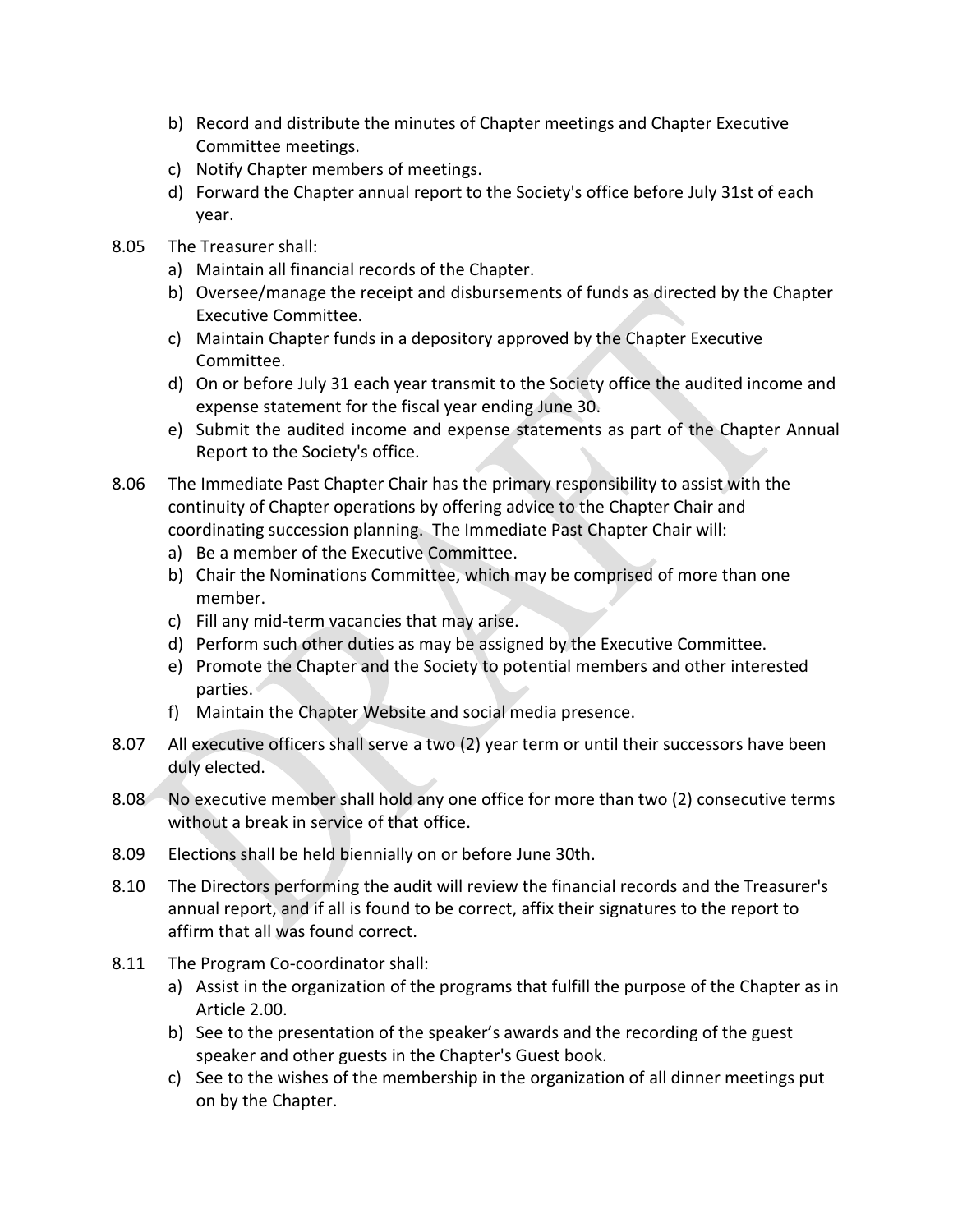- 8.12 The Membership Chair shall:
	- a) Keep an up to date and accurate record of all members and their standing within the Chapter.
	- b) Inform the Secretary of the Chapter of any changes of the membership for transmitting the Society's office.
- 8.13 The Directors shall be ex-officio members of all standing and special committees. The Directors shall:
	- a) Be experienced members preferably former executive members.
	- b) Provide direction on Chapter matters to the executive and members as required.
	- c) Provide clarification on Chapter issues, such as interpretation of by-laws.
	- d) Serve on sub-committees.
	- e) Carry out the annual audit of the Chapter's financial records and the treasurer's annual report.
- 8.14 The By-laws Chair shall:
	- a) Periodically review the by-laws of the Chapter to ensure the said by-laws are kept up to date and current.
	- b) Record any changes to the by-laws, by majority vote of the Chapter, and transmit this record to the Secretary for transmitting to the Society's office and Vice President, Atlantic Region.

### **ARTICLE 9.00** - **NOMINATION OF OFFICERS**

- 9.01 Not less than forty-five (45) days prior to the Annual General Meeting where election of officers is to be held, the Chair shall appoint a Nomination Committee consisting of not less than two (2) members in good standing and whose Chair shall be the immediate past Chair of the Chapter. The names of the committee members shall be published in the first publication to be sent to all members after the appointment.
- 9.02 The completed report of the Nominating Committee shall be delivered to the Secretary of the Chapter at the meeting immediately prior to the Annual General Meeting and such delivery shall constitute formal nomination of the candidates named therein.
- 9.03 Not less than ten (10) days prior to the date of the Annual General Meeting, the Secretary shall forward, by mail or otherwise, a copy of the report to each member of the Chapter.
- 9.04 Nominations may also be made by: a) A member in good standing from the floor at the Annual General Meeting. b) If a member is absent, nomination shall be accompanied by written acceptance of the nominee(s) and shall be submitted to the Chair of the Nominating Committee prior to the start of the Annual General Meeting.
- 9.05 Election of officers shall be by majority vote of the members present and entitled to vote at the Annual General Meeting or at a Special meeting called in the event that such election cannot be carried out at the Annual General Meeting; or by means of an on-line voting CSSE National process. Members are only permitted to vote if they are on the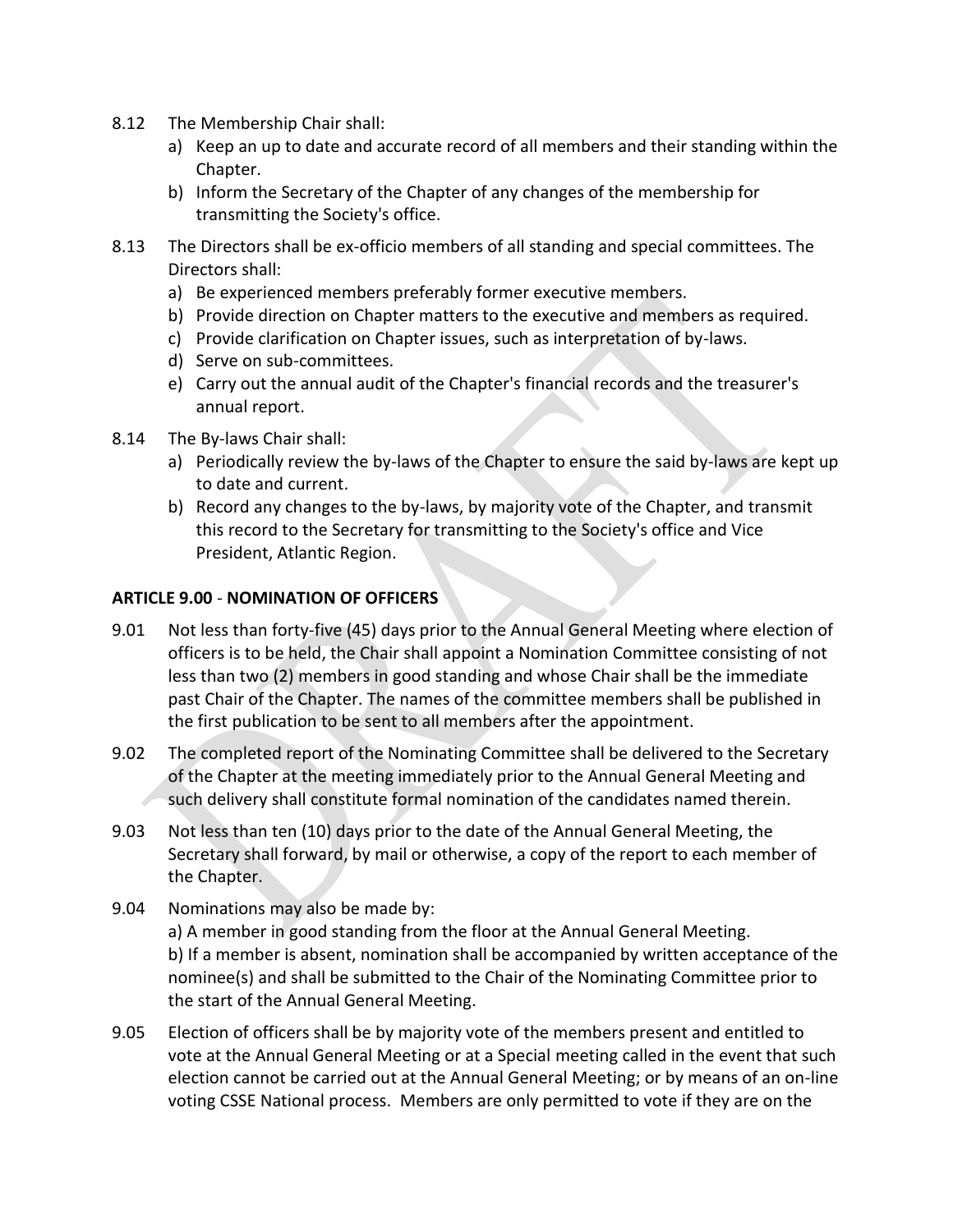current membership list and are in good standing. If only one candidate for any office is nominated, they shall be declared elected. When more than one candidate has been nominated for any office, voting shall be by secret ballot.

9.06 When a ballot vote is to be taken, the Officer presiding at the meeting shall appoint up to three (3) scrutinizers to oversee the voting, to examine the ballots cast and to verify the result of balloting. At the conclusion of the election of any candidate, the ballots are to be immediately destroyed.

### **ARTICLE 10.00** - **IN THE EVENT OF DISSOLUTION OF CHAPTER**

10.01 In the event of dissolution of the Chapter, all assets (cash and/or bonds) are to be converted to a single account or bond and forwarded to the Society, where it will be kept segregated for two (2) years. After two years if a Chapter has not been re-established, all assets can be absorbed into the Society's general ledger.

### **ARTICLE 11.00** - **PRESENTATIONS**

11.01 Presentations at Chapter meetings by members or guest speakers are only meant to be information sessions and are not to be used for the advertisement and/or sale of products.

#### **ARTICLE 12.00** - **AMENDMENTS OF BY**- **LAWS**

 $\overline{\phantom{a}}$ 

- 12.01 All amendments to the Chapter By Laws shall be made at either an Annual General Meeting or an appropriately convened Special Chapter meeting or by means of an online voting process.
- 12.02 Voting on all Chapter By-Law amendments shall be in accordance with the rules of the meeting, at which the amendment is being considered. (See 6.08 - Voting Privileges).

Revised by the By-Laws Committee: Bob Neilson – Chair (2021) Stewart Franck – Member, and Immediate Past Chapter Chair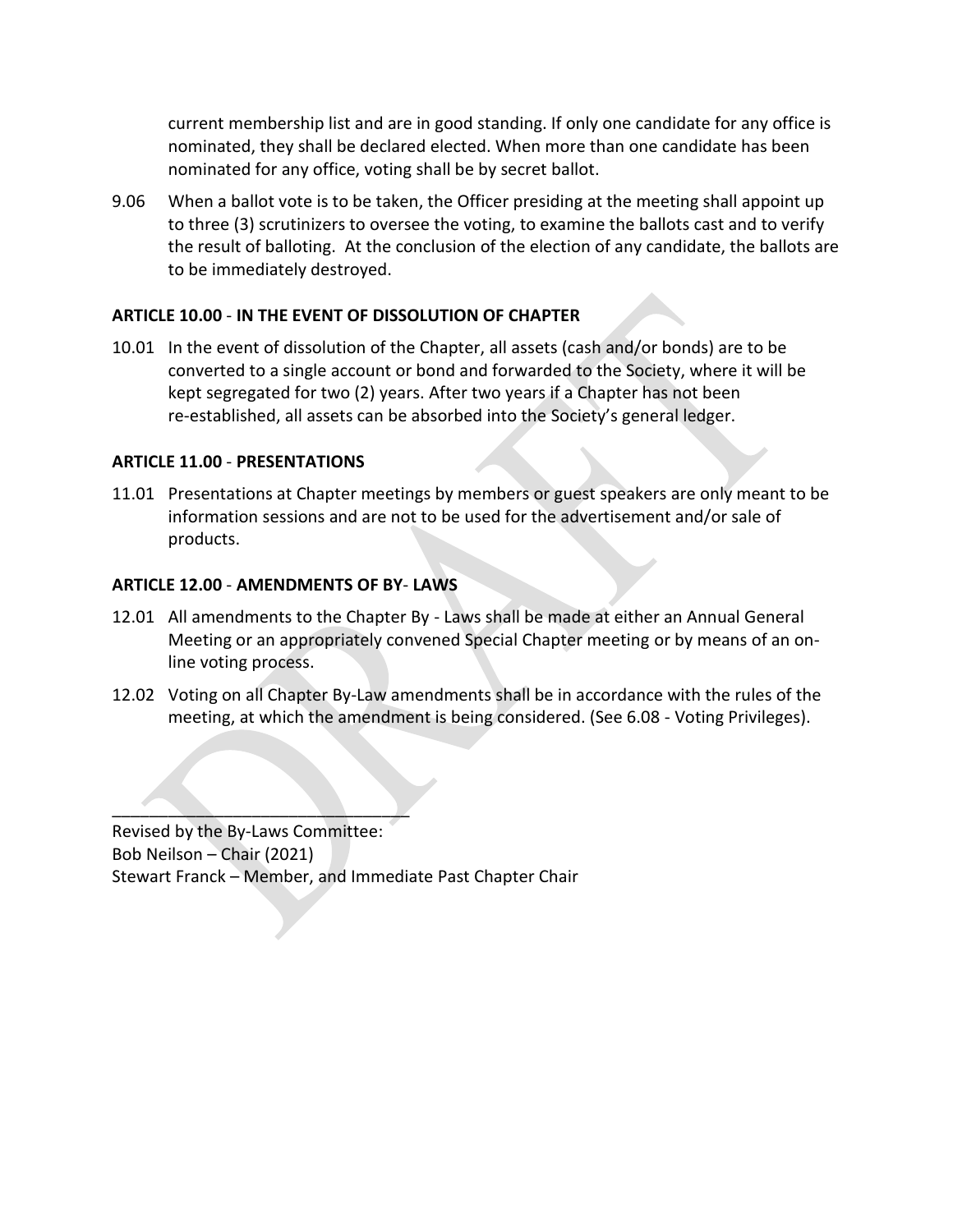### **Appendix 'A'**

### **Proxy Procedure**

A proxy vote form will be sent to each registered member of the Chapter at least 30 days prior to the date of the Annual General Meeting or Special General Meeting.

If a member cannot attend the meeting, they have the option to exercise the proxy vote on all matters except the election of Chapter executive officers. Nominations for executive positions can arise from the floor, and the list of nominees can be amended as a result, and then they may be voted on by the members in attendance at the meeting.

A member exercising the proxy vote must return it to the Chapter secretary no later than 15 minutes before the meeting has been called to order. Otherwise the proxy shall be null and void.

The proxy form shall be a directed proxy vote. A directed proxy vote instructs the proxy holder how the person, who is entitled to vote, wants the proxy holder to act on individual questions. Proxies will be tabulated before the vote and the results will be kept confidential until the attendance vote is taken.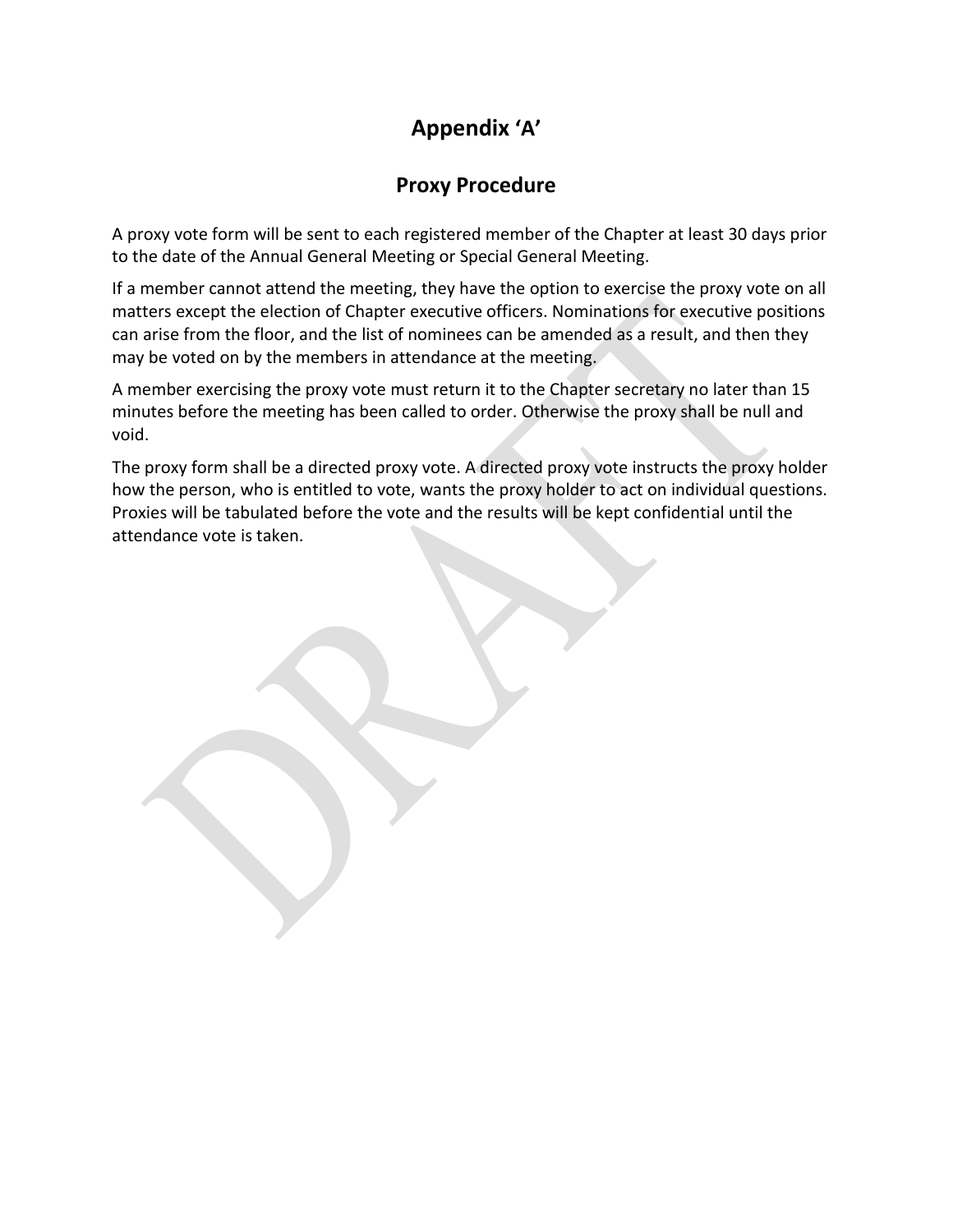# **Appendix 'B'**

### **WESTERN NOVA SCOTIA CHAPTER CANADIAN SOCIETY OF SAFETY ENGINEERING**

### **PROXY FORM**

Members unable to attend a meeting can assign their vote on all matters other than the nomination of officers with due notice by using this form.

| As my proxy, I appoint: |                                                                                                                                                       |           |
|-------------------------|-------------------------------------------------------------------------------------------------------------------------------------------------------|-----------|
| $\Box$                  | <b>Chapter Chairperson</b>                                                                                                                            |           |
| □                       | <b>Chapter Secretary</b>                                                                                                                              |           |
| $\Box$                  | My proxy may vote according to his or her discretion on all matters that may<br>properly come before the meeting other than the election of officers. |           |
| $\Box$                  | My proxy may vote only as set indicated below.                                                                                                        |           |
|                         |                                                                                                                                                       |           |
|                         |                                                                                                                                                       |           |
|                         |                                                                                                                                                       |           |
| Direction:              | For $\Box$                                                                                                                                            | Against □ |
|                         |                                                                                                                                                       |           |
|                         |                                                                                                                                                       |           |
|                         |                                                                                                                                                       |           |
| Direction:              | For $\Box$<br>Against □                                                                                                                               |           |